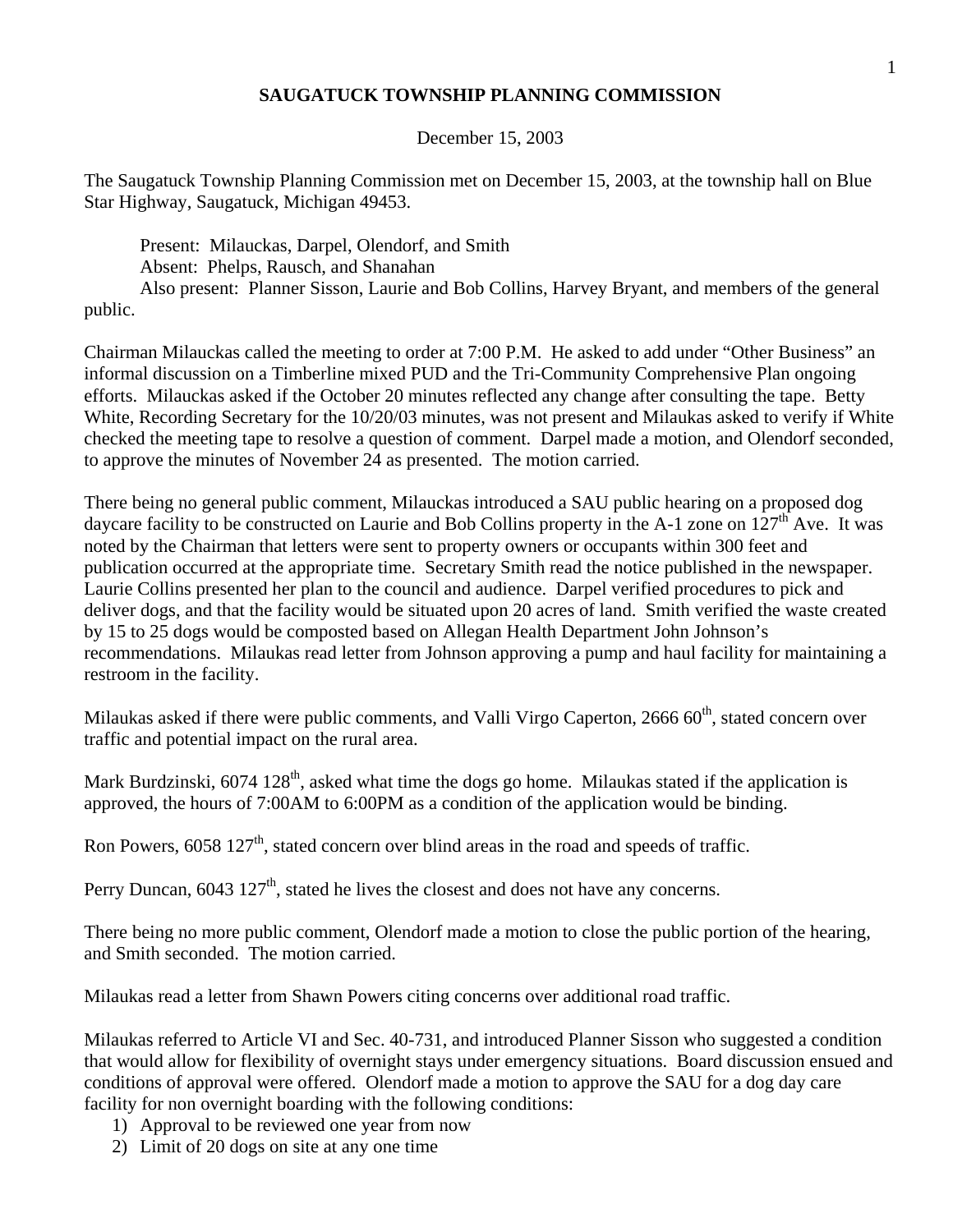- 3) No more than 75% of dogs to be picked up and delivered by dog owner
- 4) Hours of operation would be 7AM to 6PM
- 5) 10% variance on all previous numerical conditions
- 6) Existing vegetation surrounding the facility necessary as a sound buffer to be maintained or enhanced
- 7) All representations in the application and 11/24/03 attachment are incorporated as conditions to the approval
- 8) Requirements included in the 12/2/03 letter from the Allegan County Health Department are incorporated as conditions of the approval

Smith seconded, and the roll call vote showed all members voting in favor of the SAU. Motion carried. The Commissioners reviewed the site plan according to Article IX. A motion was made by Olendorf to approve the site plan, with the condition that an acceptable waste plan for dog waste be approved by the Allegan County Health Department. Motion was seconded by Darpel. Carried 4-0.

The Commissioners allowed Harvey Bryant, co-owner of the Timberline Motel, time to have his engineer present a plan for a mixed use PUD that includes the existing motel and 26 SFR's. Commissioners asked questions to determine potential density and made suggestions to comply with setback requirements.

Commissioners then turned to proposed amendments to the zoning ordinance text, and Sisson presented a re-draft of the text; Articles 1-9, noting several clarifications and added language to include consistencies with other articles. Members referred questions and general discussion ensued.

Proposed amendments to the zoning map; Articles 10 and 11, were discussed and Sisson handed out a list of alternatives (see attachment) available with regard to delineating the R3/R3B areas. Commissioners discussed alternatives and the possible need to hold an additional public hearing should they agree to proceed with any alternatives. Members agreed to continue discussion at the next meeting.

Milaukas announced the next Tri-Community meeting will be January  $8<sup>th</sup>$  with an additional meeting scheduled on January  $29<sup>th</sup>$ .

\_\_\_\_\_\_\_\_\_\_\_\_\_\_\_\_\_\_\_\_\_\_\_\_\_\_\_\_\_\_\_\_\_\_\_\_\_ \_\_\_\_\_\_\_\_\_\_\_\_\_\_\_\_\_\_\_\_\_\_\_\_\_\_\_\_\_\_\_\_\_\_\_\_\_\_\_

Meeting adjourned at 10:39 P.M. The next regular meeting is January 26 at 7:00 P.M.

Jane Wright, Acting Recording Secretary Lissa Smith, Secretary

### **MOTIONS**

- 1. Motion by Darpel/Olendorf to approve minutes of November 24.
- 2. Motion by Olendorf/Smith to close public portion of hearing on SAU for a dog day care facility.
- 3. Motion by Olendorf/Smith to approve SAU for a dog day care facility, with conditions. PASSED 4-0.
- 4. Motion by Olendorf/Darpel to approve site plan, with conditions. PASSED 4-0.